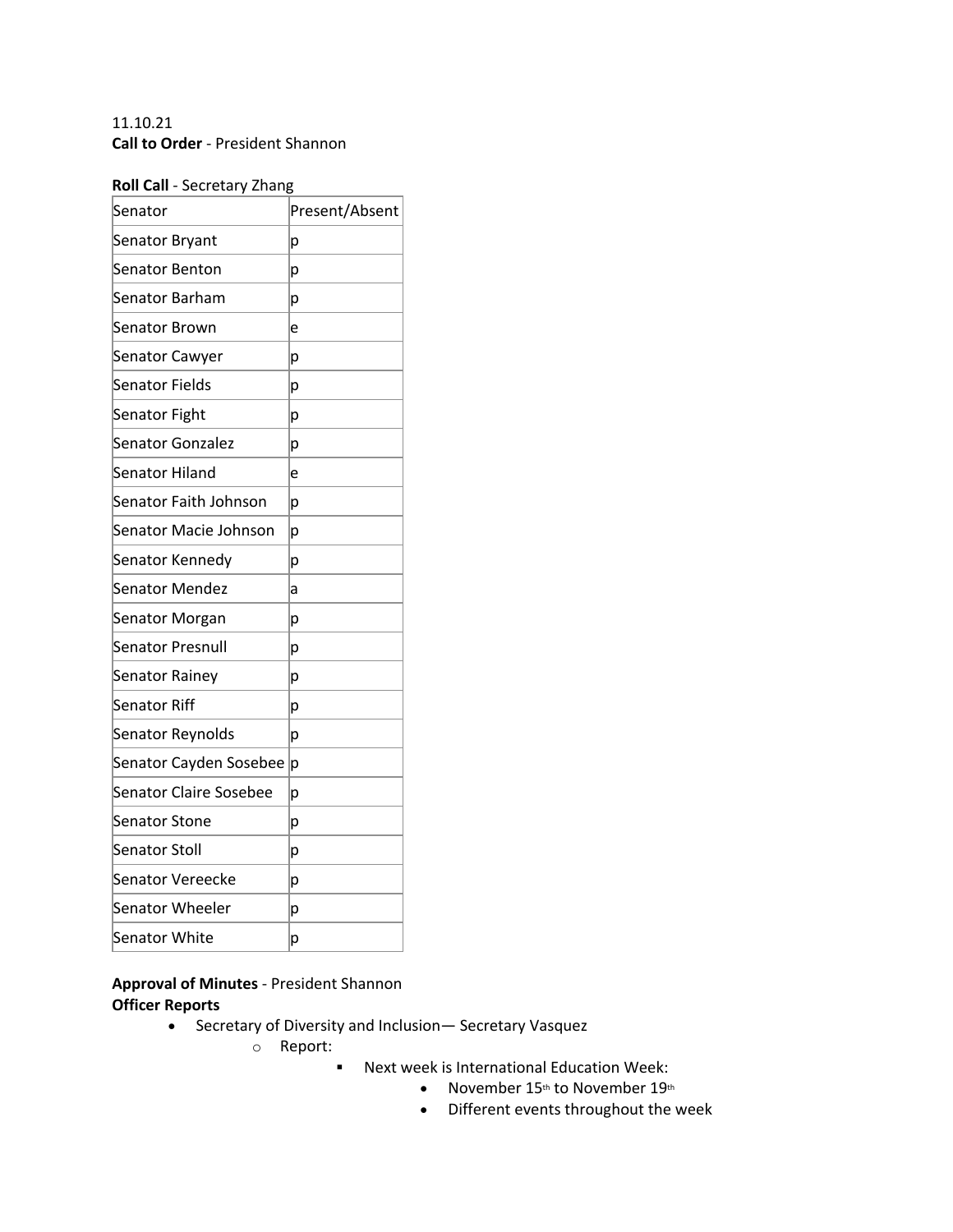- **The Spectrum Charity Drag Show is tomorrow** 
	- Witherspoon Auditorium
	- 7 PM; Tickets preserved and its \$15 at the door
	- All proceeds go to House of GG
- DDI is still doing the Thanksgiving Food Drive through the 22<sup>nd</sup> • Locations vary! All across campus
- Need to be looking at Next Semester with Black History Month and Women's History Month
- Secretary of Community Outreach— Secretary Hitt
	- o Report:
		- § Blood drive next week Nov 16-18
		- Trash pickup will be Nov 22<sup>nd</sup> at 2 PM
		- § Thank you to everyone that showed up to Green and Gold Giveback!!
- Secretary of Public Relations— Secretary Burgess
	- o Report:
		- § No Report
- Secretary of Internal Affairs— Secretary Zhang
	- o Report: no report. Bill 041 will be presented under new business
- Secretary of Student Development— Secretary Holmes
	- o Report:
- § Bill 040.
- Reminder about Safety Walk.
- Secretary of Finance and Administration— Secretary Bolen
	- o Report:
		- Updated balance: \$8,726.15 as of 11.10.21.
		- § Budget rollover?
		- Next Wednesday is Polo Day
- Vice President— Vice President Wright
	- o Report:
- o Committee reports:
	- **■** Jerry Committee: Senator Fight
	- § Spirit Committee: Senator Hiland
	- § Traffic and Safety Committee: Senator Holmes
	- Recycling Committee: Senator Riff
	- Food Committee: Senator Sosebee
- President— President Shannon
	- o Report:
		- § Volunteer events: Sign up=show up
		- **EXECUTE:** Last day to drop class w/ W is November  $17<sup>th</sup>$